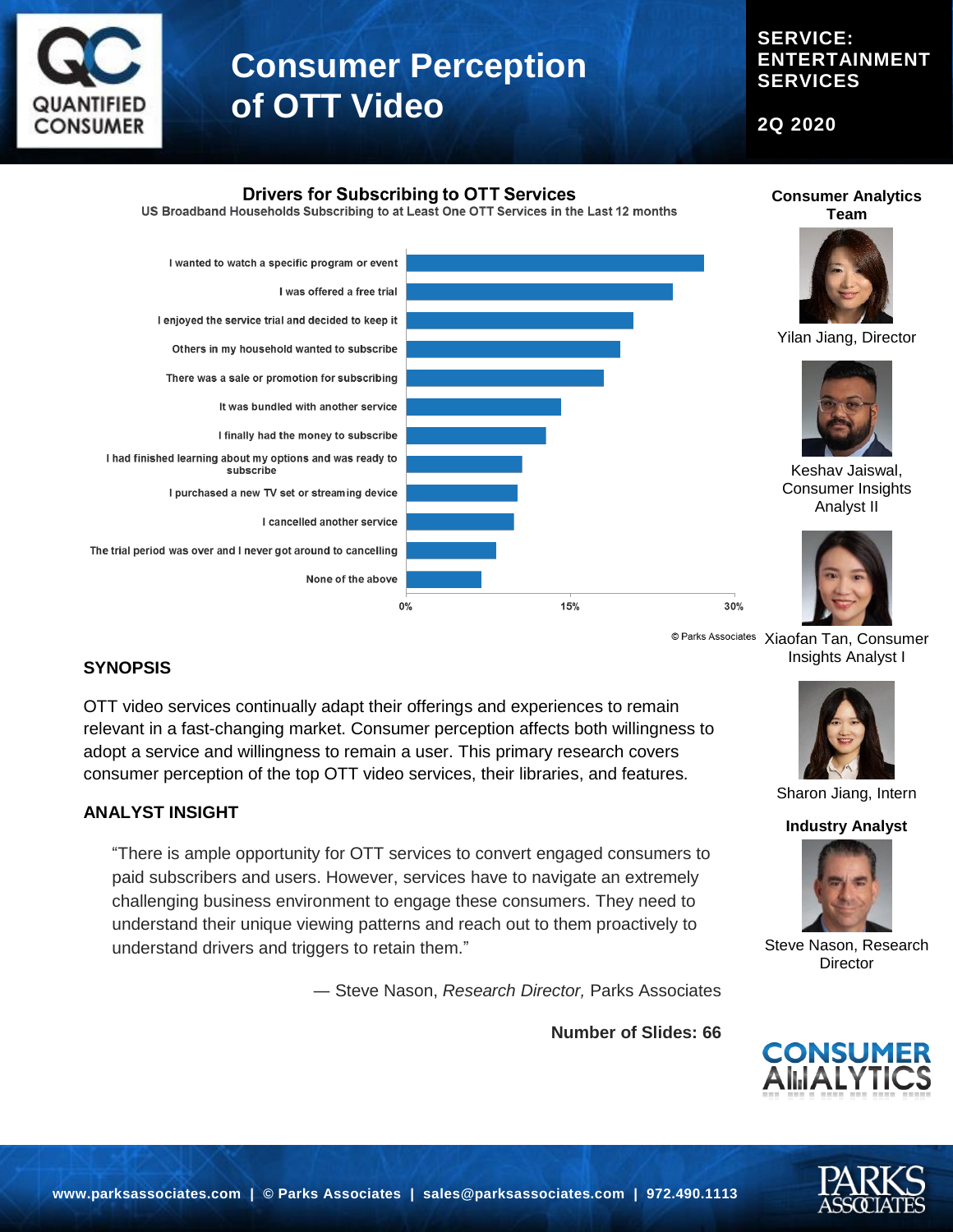

**SERVICE: ENTERTAINMENT SERVICES**

**2Q 2020**

# **CONTENTS**

#### **Consumer Analytics**

- Key Questions Answered
- Survey Methodology
- Defining Heads of Broadband Households
- Definitions and Abbreviations
- Reading Parks Associates Charts

## **Executive Summary**

- Industry Insight
- Key Findings and Market Impact

## **Adoption & Use by Business Model**

- Impact of COVID-19 on Service Usage (Q1/20)
- Online Video Services Usage Due to COVID-19 by Age (Q1/20)
- Increased Usage of Home Service by Video Service Type (Q1/20)
- OTT Service Use by Business Model (2018 - 2020)
- Overall OTT Service Subscriptions (2014 2020)
- Penetration of Traditional vs. OTT Video Services (2017 - 2020)
- Pay-TV and OTT Service Subscriptions (2014 - 2020)
- Number of OTT Service Subscriptions (2014 - 2020)

## **Adoption & Use by Service and Device**

- Major OTT Subscription Services (Q1/20)
- Trends in OTT Service Subscriptions (2016 - 2020)
- OTT Service Subscription: Big 3 OTT vs. Non Big 3 OTT (2017 - 2020)
- Top Five OTT Service Penetration by Age (Q1/20)
- Top 5 OTT Service Penetration by Gender (Q1/20)
- Top Five OTT Service Penetration by Household Income (Q1/20)
- Children at Home Among Top 5 OTT Services (Q1/20)
- Apple-Branded Product Ownership Among OTT Service Subscribers (Q1/20)
- Top Sports OTT Video Subscriptions (Q1/20)
- Overall vMVPD Service Adoption (2017 2020)
- vMVPD Service Subscription (2017 2020)
- Use of Ad-Based OTT Video Services (2017 - 2020)
- Use of Transactional OTT Services (2019 2020)
- Primary Device Used for Streaming Online Videos by Service Type (Q1/20)

## **Perceptions of OTT Services**

- Satisfaction With OTT Services (Q1/20)
- Net Promoter Score of OTT Services (2019 - 2020)
- Reasons for Recommending OTT Services (Q1/20)
- Reasons for Not Recommending & Not Cancelling OTT Services (Q1/20)
- User Experience of Service Subscription by Video Service Type (Q1/20)
- User Experience of Ad-Based OTT Services (Q1/20)
- User Experience of Transactional OTT Services (Q1/20)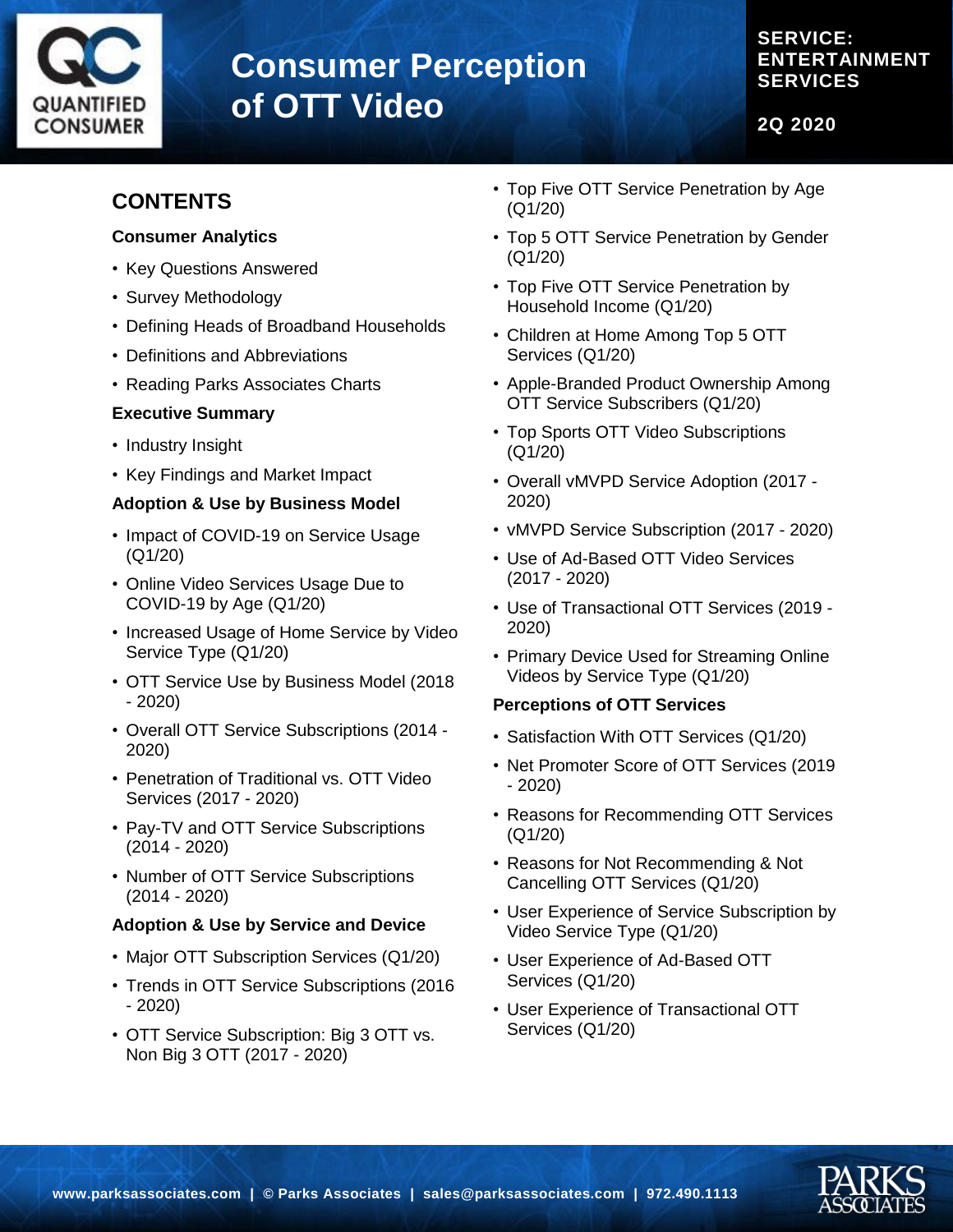

**SERVICE: ENTERTAINMENT SERVICES**

**2Q 2020**

#### **OTT Subscriber and User Journey**

- Method of Subscribing to OTT Services (2019 - 2020)
- Drivers for Subscribing to OTT Services (Q1/20)
- Drivers for Subscribing to Individual OTT Service (Q1/20)
- Factors Influencing OTT Service Subscription (Q1/20)
- OTT Service Trials (2017 2020)
- OTT Service Trial Conversions by Video Service Type (Q1/20)
- Attitudes Towards OTT Service Trials (Q1/20)
- Average Subscription Duration of Top OTT Services (Q1/20)
- Average Subscription Duration of vMVPD Services (Q1/20)
- Drivers for Using Ad-Based OTT Services (Q1/20)

#### **OTT Service Churn**

- Subscribers Cancelling Service as % of Subscriber Base (2019 - 2020)
- Major OTT Service Subscribers Cancelling as a % of Current Subscriber Base (2017 - 2020)
- OTT Subscription Service Market Landscape (Q1/20)
- vMVPD Services: Subscribers Cancelling OTT Service as a % of Current Subscriber Base (2019 - 2020)

#### **Appendix**